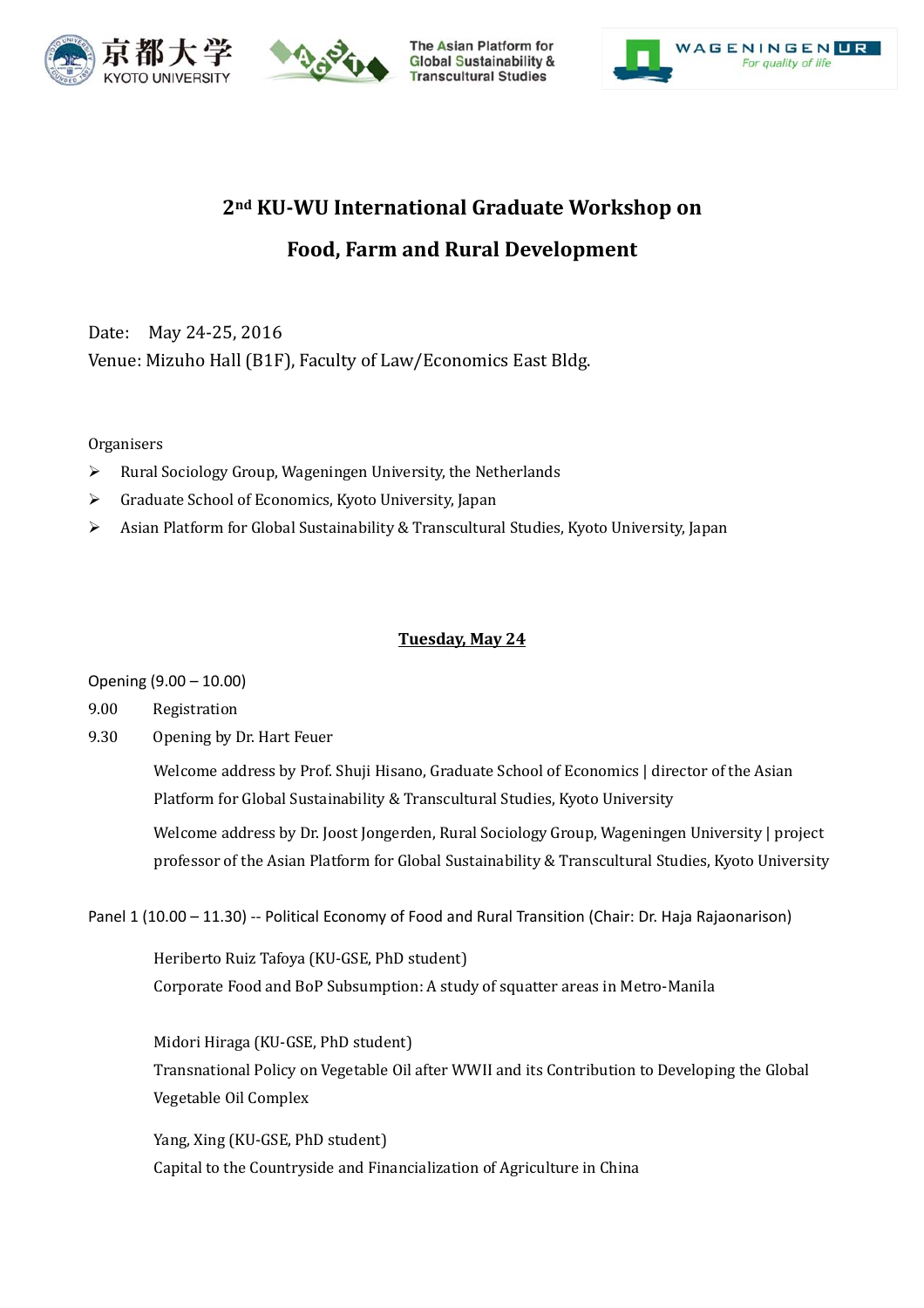





Lunch (11.30 – 13.00)

### Panel 2 (13.00 – 14.30) -- Alternative Food Networks and Sustainable Agriculture (Chair: Prof. Shuji Hisano)

Leo Dvortsin (WU-RSO, PhD candidate) Mainstreaming Alternative Food Networks: Eating the way out of crisis

Ke, Jinghan (KU-GSE, PhD student) Alternative Food Networks in China: A focus on vegetable provisioning system

Ryo Iwahashi (KU-GSA, PhD student) Consumer understandings of food information in food choice : Reconnecting production and consumption.

Break (14.30 – 15.00)

Panel 3 (15.00-17.00) -- Place-based Development and Community Livelihoods (Chair: Dr. Joost Jongerden)

Hilde Geerling (WU-SDC, PhD candidate) Food Security, Livelihoods and Aid Interventions

Flora Sonkin (WU-RSO, Master student) Geographies of Connectivity: A relational perspective on 'autonomous' eco-villages in Romania

Yuva Iida (KU-GSA, PhD student) Selling Bodyweight: The Filipino migrant farm workers in rural Japan

Jordan Treakle (WU-RSO, Master student) Social Economy and Place-based Farm Transition in Italy's Garfagnana region: Farm innovation, revalorization, and specialization toward multifunctional agriculture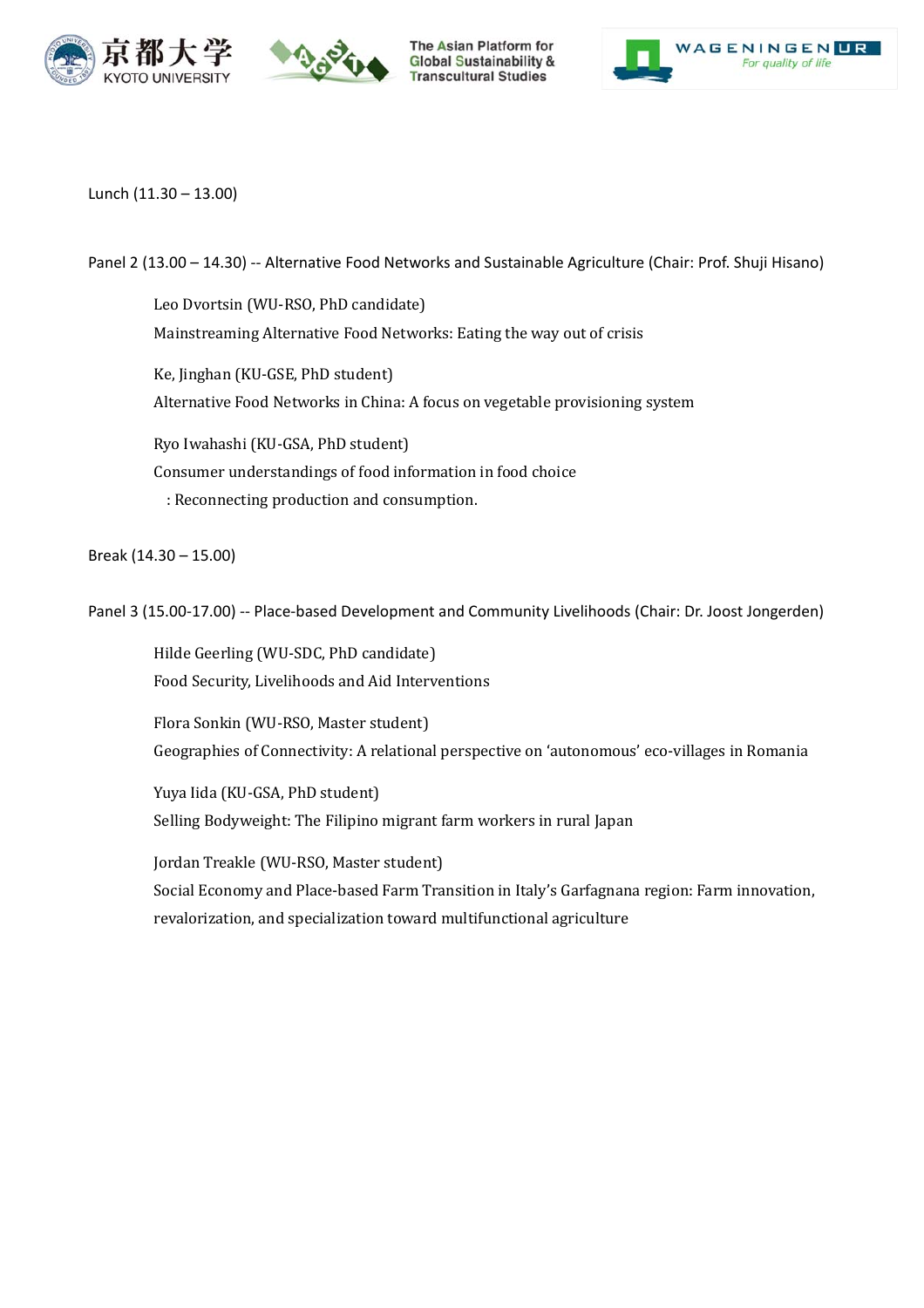





# **Wednesday, May 25**

Panel 4 (9.30 – 11.30) -- Power of Discourse and Constitution of Legitimacy (Chair: Dr. Jessica Duncan)

Zulfa Utami Adiputri (KU-GSE, PhD student) Legitimacy of Roundtable on Sustainable Palm Oil (RSPO) in Melawi District, West Kalimantan, Indonesia 

Anom Sigit Suryawan (KU-GSE, Master student) Religionisation of Biotechnology? An analysis of the role of Halal certification and labelling schemes in maintaining bio-hegemony in Indonesia

 Jonathan Tanis (WU‐RSO, Master student) The Ephemeral Raft: Non-linear mythologies of soil

Wang, Yiming (KU-GSE, research student) Food Security Policy of China: From an International Relations perspective

Closing (11.30 – 11.45)

# **Special Session**

# **Agroecology and Peasant Agriculture as a Promise for the Future**

#### **Wednesday, May 25**

Co-hosted by the Research Institute for Humanity and Nature (RIHN)

12:45‐ 

Doors open

13.15 – 13.30

 Opening Prof. Shuji Hisano (GSE/AGST, Kyoto University)